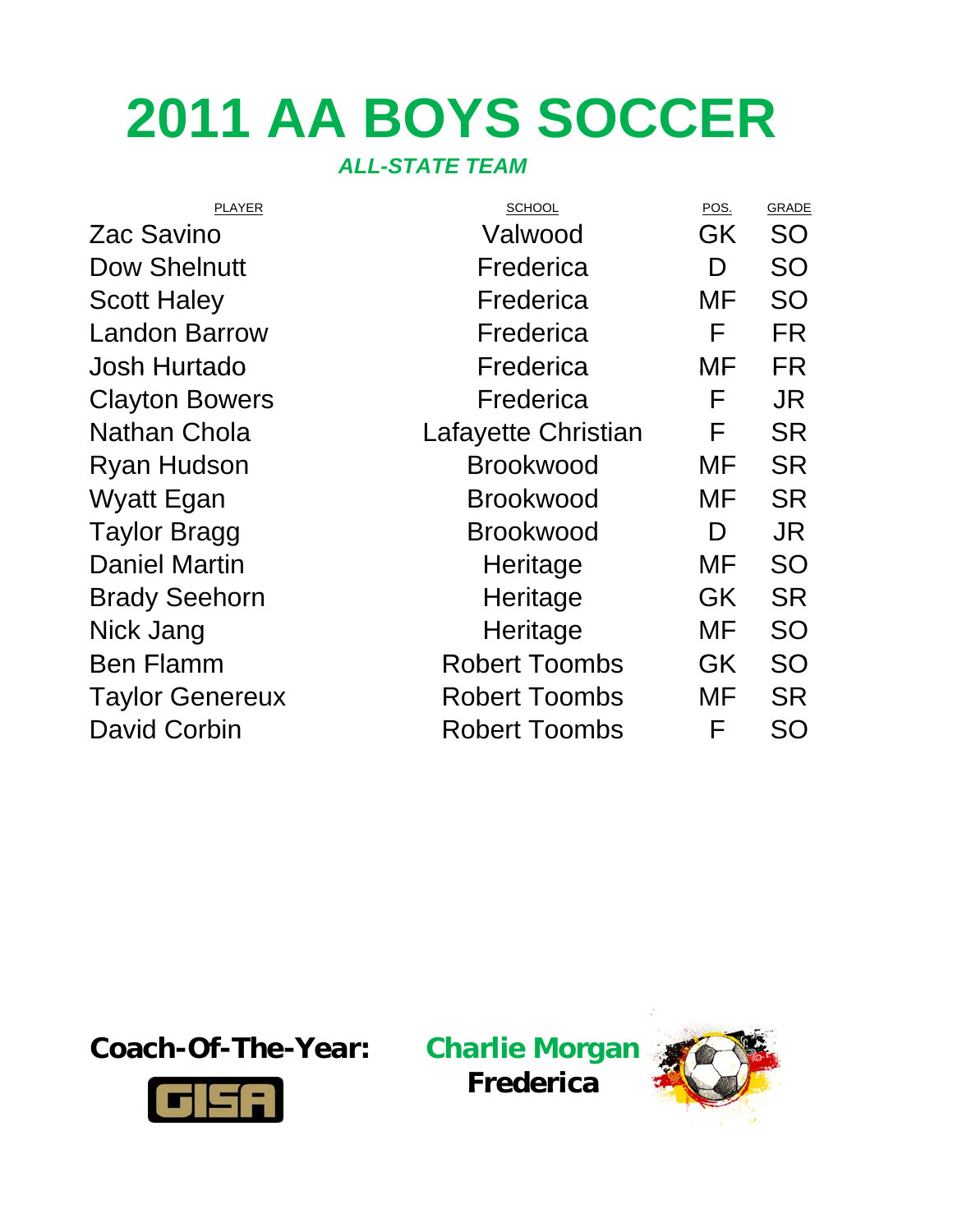# **2011 AAA BOYS SOCCER**

## *ALL-STATE TEAM*

| <b>PLAYER</b>           | <b>SCHOOL</b>              | POS.      | <b>GRADE</b> |
|-------------------------|----------------------------|-----------|--------------|
| <b>Darvin Ebanks</b>    | <b>Mount de Sales</b>      | MF        | <b>SR</b>    |
| <b>Robert Ochieng</b>   | Mount de Sales             | F         | <b>SR</b>    |
| <b>Cameron Addleton</b> | <b>Mount de Sales</b>      | D         | <b>SR</b>    |
| <b>Allen Butler</b>     | Mount de Sales             | D         | <b>SR</b>    |
| <b>Michael Purcell</b>  | <b>Mount de Sales</b>      | D         | <b>SO</b>    |
| <b>Heath Robinson</b>   | Westminster                | D         | <b>SR</b>    |
| <b>Chandler Norris</b>  | Westminster                | MF        | <b>SR</b>    |
| <b>Erik Speese</b>      | Westminster                | <b>GK</b> | <b>SR</b>    |
| <b>Jon Luke Cannada</b> | <b>Trinity Christian</b>   | MF        | <b>SR</b>    |
| <b>Alex Rodriguez</b>   | <b>Holy Spirit Prep</b>    | MF        | JR.          |
| <b>Celso Torres</b>     | <b>Holy Spirit Prep</b>    | MF        | JR.          |
| Stephen Dale            | <b>Holy Spirit Prep</b>    | D         | JR.          |
| <b>Bo Stroup</b>        | <b>Stratford</b>           | MF        | <b>SR</b>    |
| <b>Benton Graves</b>    | <b>Stratford</b>           | F         | <b>SR</b>    |
| <b>Ryan Ridley</b>      | <b>Stratford</b>           | F         | <b>SR</b>    |
| <b>Matthew Fuller</b>   | <b>Stratford</b>           | D         | <b>SR</b>    |
| <b>Eduardo Ruiz</b>     | <b>Dominion Christian</b>  | MF        | <b>SR</b>    |
| <b>Erick Balacazar</b>  | <b>Dominion Christian</b>  | D         | JR.          |
| <b>TJ Clay</b>          | <b>Sherwood Christian</b>  | F         | <b>SO</b>    |
| John Paul Lynn          | <b>Augusta Prep</b>        | D         | <b>SR</b>    |
| Jonathan Jones          | Deerfield/Windsor          | F         | JR           |
| <b>Josh Sumrall</b>     | <b>Tattnall Square</b>     | MF        | <b>SR</b>    |
| <b>Andrew Smith</b>     | Westfield                  | MF        | <b>FR</b>    |
| <b>Josh Reim</b>        | <b>Community Christian</b> | GK        | <b>SR</b>    |
|                         |                            |           |              |

# **Coach-Of-The-Year: Iain Jones**



**Mount de Sales** 

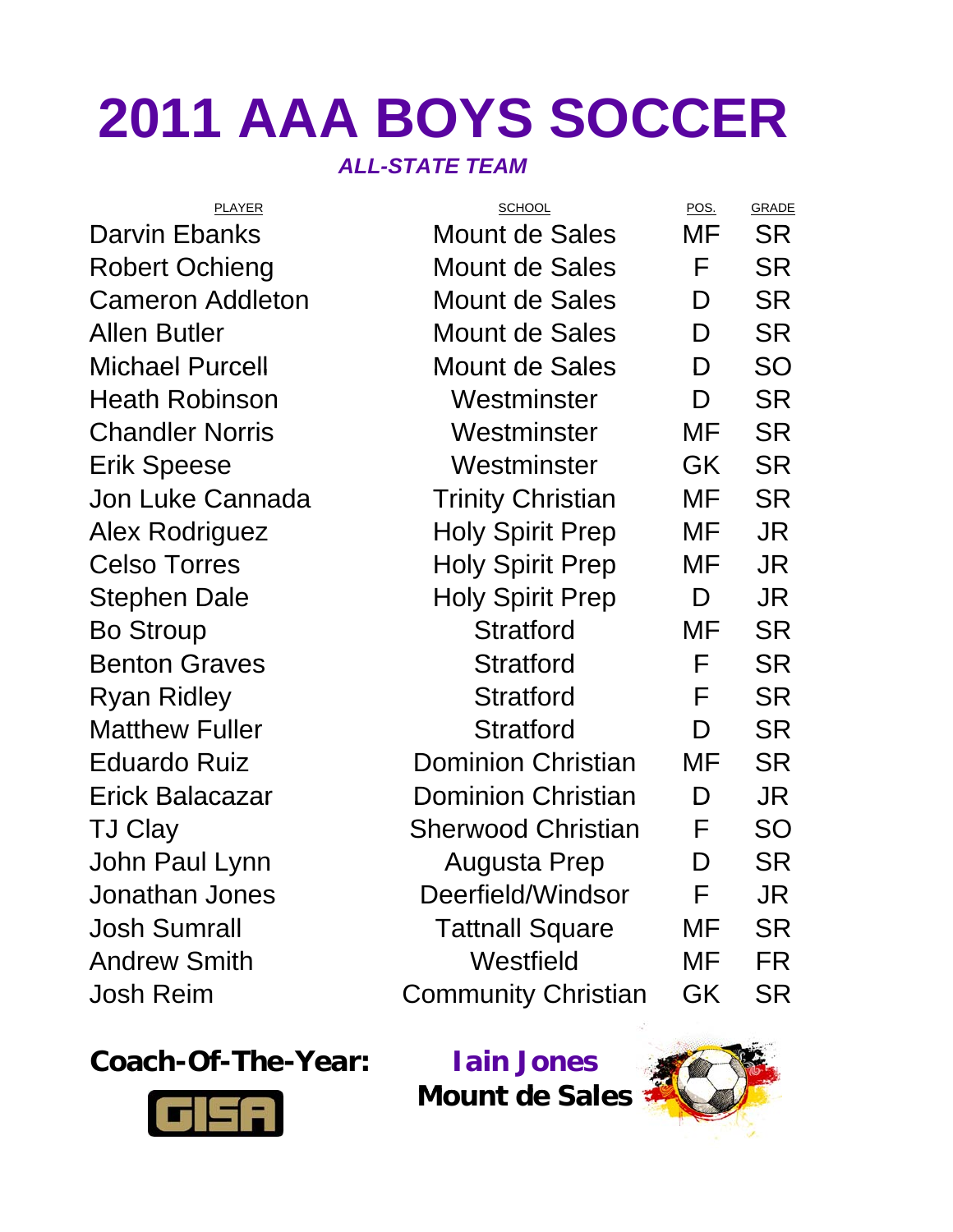### **REGION 1AA REGION 2AA**

| Daniel Martin         | Heritage                  |       | MF SO     | Dow Shelnutt           | Frederica            | D     | -SO       |
|-----------------------|---------------------------|-------|-----------|------------------------|----------------------|-------|-----------|
| Gabe Pulsipher        | Heritage                  | MF JR |           | <b>Scott Haley</b>     | Frederica            | MF SO |           |
| <b>Brady Seehorn</b>  | Heritage                  |       | GK SR     | Landon Barrow          | Frederica            | F.    | <b>FR</b> |
| Luke Jones            | Heritage                  | F     | <b>SR</b> | Josh Hurtado           | Frederica            | MF FR |           |
| Nick Jang             | Heritage                  |       | MF SO     | <b>Clayton Bowers</b>  | Frederica            | F.    | JR        |
| Young Min             | Heritage                  |       | MF SO     | Lucas White            | Frederica            | D     | FR        |
| <b>Hudson Powell</b>  | Lafayette Christian       | D     | <b>SO</b> | Griffin Larkin         | Frederica            | GK SR |           |
| Mark Lee              | Lafayette Christian MF SO |       |           | Zac Savino             | Valwood              | GK SO |           |
| Ryan Pynenburg        | Lafayette Christian       | D     | <b>SR</b> | Paul Brewer            | <b>Brookwood</b>     | GK SR |           |
| Nathan Chola          | Lafayette Christian       | F     | <b>SR</b> | Ryan Hudson            | <b>Brookwood</b>     | MF SR |           |
| <b>Rhett Roberts</b>  | Piedmont                  |       | GK SR     | Wyatt Egan             | <b>Brookwood</b>     | MF SR |           |
| Davis Kimbell         | Piedmont                  | F     | JR        | <b>Taylor Bragg</b>    | <b>Brookwood</b>     | D     | JR        |
| Jeremy Wood           | Piedmont                  | D     | JR.       | <b>Durand Thomas</b>   | Memorial Day         | D     | JR        |
| <b>Bobby Mitchell</b> | Piedmont                  | D     | JR        | Ben Flamm              | <b>Robert Toombs</b> | GK SO |           |
| Sam Cleary            | Piedmont                  |       | MF SR     | <b>Taylor Genereux</b> | <b>Robert Toombs</b> | MF SR |           |
|                       |                           |       |           |                        |                      |       |           |

| Dow Shelnutt          | Frederica            | D     | SO  |
|-----------------------|----------------------|-------|-----|
| Scott Haley           | Frederica            | MF.   | SO. |
| Landon Barrow         | Frederica            | F     | FR  |
| Josh Hurtado          | Frederica            | MF    | FR  |
| <b>Clayton Bowers</b> | Frederica            | F     | JR  |
| Lucas White           | Frederica            | D     | FR  |
| Griffin Larkin        | Frederica            | GK SR |     |
| Zac Savino            | Valwood              | GK SO |     |
| Paul Brewer           | Brookwood            | GK SR |     |
| Ryan Hudson           | Brookwood            | MF    | SR  |
| Wyatt Egan            | Brookwood            | MF SR |     |
| Taylor Bragg          | Brookwood            | D     | JR  |
| Durand Thomas         | Memorial Day         | D     | JR  |
| Ben Flamm             | Robert Toombs        | GK SO |     |
| Taylor Genereux       | <b>Robert Toombs</b> | MF.   | SR  |
| David Corbin          | <b>Robert Toombs</b> | F     | SO  |

| Frederica           | נו | SΟ        |
|---------------------|----|-----------|
| Frederica           | MF | SΟ        |
| Frederica           | F  | FR        |
| Frederica           | MF | FR        |
| Frederica           | F  | JR.       |
| Frederica           | D  | FR        |
| Frederica           | GK | <b>SR</b> |
| Valwood             | GK | SΟ        |
| Brookwood           | GK | SR        |
| Brookwood           | MF | SR        |
| Brookwood           | MF | SR        |
| Brookwood           | D  | JR        |
| <b>Memorial Day</b> | D  | JR        |
| Robert Toombs       | GK | SΟ        |
| Robert Toombs       | MF | SR        |
| Robert Toombs       | ⊢  | SO        |
|                     |    |           |



# *2011 ALL-REGION BOYS AA SOCCER*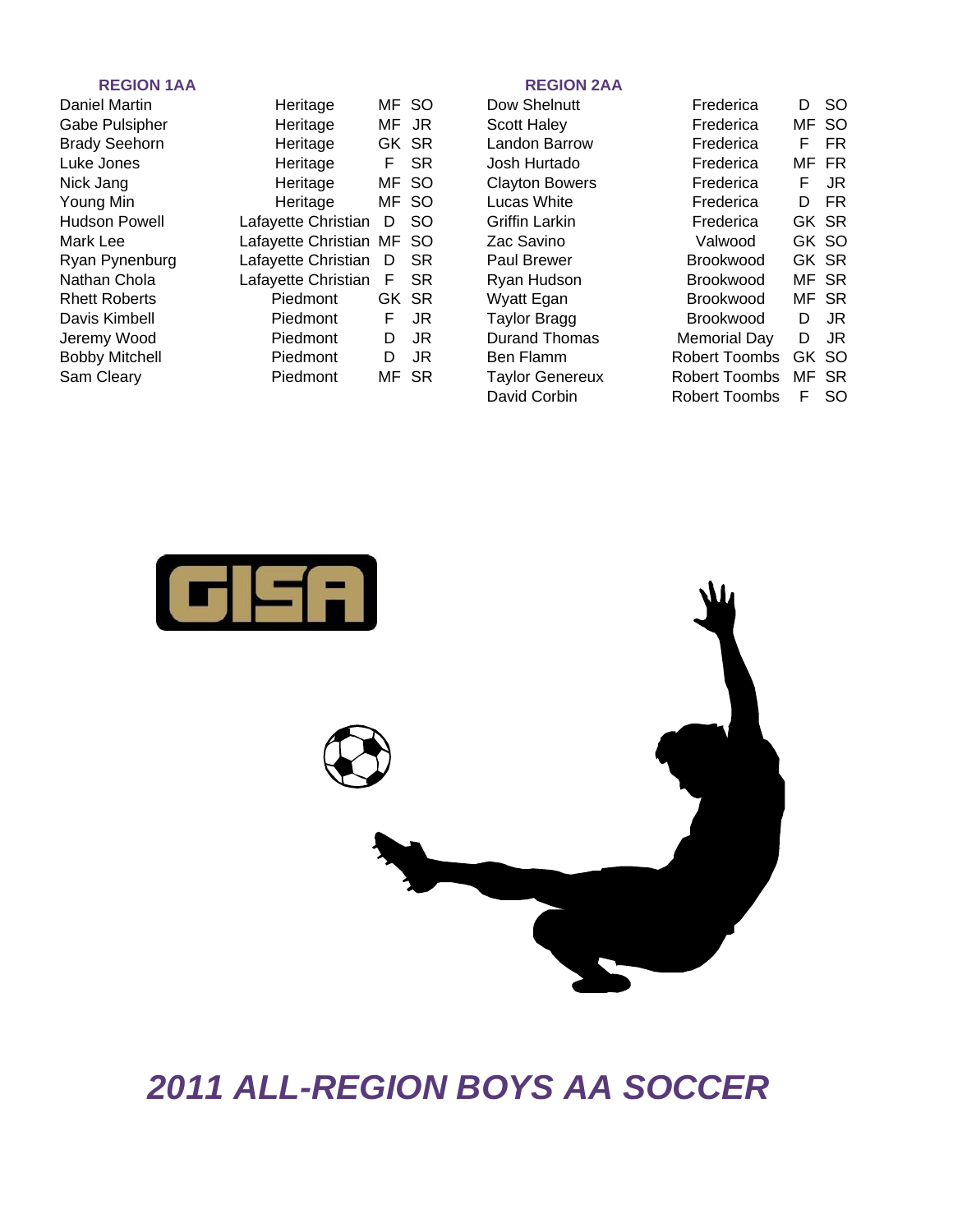### **REGION 1AAA REGION 2AAA**

| Darvin Ebanks         | Mount de Sales     | MF    | <b>SR</b> | Max Aquinde          | Augusta Prep             |           | MF SO     |
|-----------------------|--------------------|-------|-----------|----------------------|--------------------------|-----------|-----------|
| Robert Ochieng        | Mount de Sales     | F     | <b>SR</b> | John Paul Lynn       | Augusta Prep             | D         | <b>SR</b> |
| Cameron Addleton      | Mount de Sales     | D     | <b>SR</b> | Kevin Huggins        | Augusta Prep             | MF        | FR        |
| Allen Butler          | Mount de Sales     | D     | <b>SR</b> | Jon Harden           | <b>Bulloch</b>           | <b>ST</b> | SR        |
| Mack Malone           | Mount de Sales     | MF    | JR        | Will Johnson         | <b>Bulloch</b>           | D         | <b>SR</b> |
| <b>Austin Oliver</b>  | Mount de Sales     | F     | JR        | Jon Luke Cannada     | <b>Trinity Christian</b> | MF        | <b>SR</b> |
| Shawn Dalton          | Mount de Sales     | MF    | <b>SO</b> | <b>Brantley Webb</b> | <b>Trinity Christian</b> | F         | <b>FR</b> |
| Michael Purcell       | Mount de Sales     | D     | <b>SO</b> | Sandws Smith         | <b>Trinity Christian</b> | SW SR     |           |
| Stephen Slack         | Mount de Sales     |       | MF SO     | Sam Green            | <b>Trinity Christian</b> |           | MF SR     |
| Jonathan Jones        | Deerfield/Windsor  | F     | JR        |                      |                          |           |           |
| <b>Collin Dennis</b>  | Deerfield/Windsor  | D     | <b>SR</b> |                      |                          |           |           |
| <b>Trey Puckett</b>   | Deerfield/Windsor  | MF SR |           |                      |                          |           |           |
| Sriram Gadde          | Deerfield/Windsor  |       | MF SR     |                      |                          |           |           |
| Don Scozzarri         | Deerfield/Windsor  | GK JR |           |                      |                          |           |           |
| Alex Berry            | Deerfield/Windsor  | MF    | JR.       |                      |                          |           |           |
| <b>Andrew Smith</b>   | Westfield          | MF FR |           |                      |                          |           |           |
| Hudson Jerles         | Westfield          | D     | <b>SR</b> |                      |                          |           |           |
| Jared Parnell         | Westfield          | F     | <b>SR</b> |                      |                          |           |           |
| Evan Grantham         | Westfield          | MF SR |           |                      |                          |           |           |
| <b>Wade Forrester</b> | Westfield          |       | GK SO     |                      |                          |           |           |
| Paul Michael Acosta   | Tiftarea           |       | MF SR     |                      |                          |           |           |
| <b>TJ Clay</b>        | Sherwood Christian | F     | <b>SO</b> |                      |                          |           |           |
| <b>William Orr</b>    | Sherwood Christian | МF    | <b>SO</b> |                      |                          |           |           |

| Nolan Callaway        | Loganville                | F   | <b>SR</b> | Josh Reim                | Com Christian          |    | GK SR     |
|-----------------------|---------------------------|-----|-----------|--------------------------|------------------------|----|-----------|
| <b>Timmy Lister</b>   | Loganville                | MF  | <b>SR</b> | <b>Michael Patterson</b> | Com Christian          | D  | <b>SO</b> |
| Daniel Bowling        | Loganville                | MF  | <b>SO</b> | Jake Brand               | Com Christian          | MF | <b>JR</b> |
| Alan LeBlanc          | Holy Spirit Prep          | F   | <b>FR</b> | Sung Jun Park            | Com Christian          | MF | <b>JR</b> |
| Alex Rodriguez        | Holy Spirit Prep          | MF  | JR        | David Nicholls           | Com Christian          | F  | <b>SO</b> |
| <b>Andrew Skinner</b> | Holy Spirit Prep          | D   | <b>SO</b> | <b>Ryan Ridley</b>       | Stratford              | F  | <b>SR</b> |
| <b>Andrew Tyner</b>   | Holy Spirit Prep          | MF  | <b>SO</b> | Morgan Sowell            | Stratford              | F  | <b>FR</b> |
| <b>Celso Torres</b>   | Holy Spirit Prep          | МF  | JR        | Bo Stroup                | Stratford              | MF | <b>SR</b> |
| <b>Chris Torres</b>   | <b>Holy Spirit Prep</b>   | D   | <b>FR</b> | <b>Benton Graves</b>     | Stratford              | F  | <b>SR</b> |
| Henok Kelete          | Holy Spirit Prep          | МF  | JR        | Kyle Webb                | Stratford              | MF | <b>SR</b> |
| Louie Brann           | Holy Spirit Prep          | D   | JR        | <b>Matthew Fuller</b>    | Stratford              | D  | <b>SR</b> |
| Luke Whelen           | Holy Spirit Prep          | GK. | <b>FR</b> | <b>Connor McCue</b>      | Stratford              | MF | <b>FR</b> |
| Stephen Dale          | Holy Spirit Prep          | D   | <b>JR</b> | Austin Etheridge         | Stratford              | D  | <b>JR</b> |
| Levi Henderson        | Arlington Christian       | D   | <b>SR</b> | Josh Sumrall             | <b>Tattnall Square</b> | MF | <b>SR</b> |
| Jabari Pompey         | Arlington Christian       | F   | JR        | <b>Trey Freeman</b>      | <b>Tattnall Square</b> | MF | <b>JR</b> |
| <b>Conner Edwards</b> | Arlington Christian       | МF  | <b>SR</b> | <b>Hunter Stringer</b>   | <b>Tattnall Square</b> | D  | <b>SO</b> |
| Ju Hyeung             | Arlington Christian       | MF  | JR        | Josh Hampton             | <b>Tattnall Square</b> | F  | 8th       |
| Eduardo Ruiz          | Dominion Christian        | MF  | <b>SR</b> | <b>Bryce Kinard</b>      | <b>Tattnall Square</b> | D  | <b>SR</b> |
| Erick Balacazar       | Dominion Christian        | D   | JR        |                          |                        |    |           |
| Cazmon Suri           | <b>Dominion Christian</b> | F   | JR        | <b>REGION 4AAA</b>       |                        |    |           |
| <b>Ben Reiss</b>      | Dominion Christian        | MF  | JR        | Drew McArtney            | Westminster            | MF | JR        |
| Ruan Bender           | <b>Dominion Christian</b> | D   | JR        | <b>Erik Speese</b>       | Westminster            |    | GK SR     |
| JJ Llamas             | <b>Dominion Christian</b> | D   | JR        | Heath Robinson           | Westminster            | D  | <b>SR</b> |
| Caleb Jordan          | <b>Dominion Christian</b> | ΜF  | <b>SO</b> | <b>Chandler Norris</b>   | Westminster            | MF | -SR       |
|                       |                           |     |           | Akonwi Kaoh              | Westminster            | D  | <b>SR</b> |

| Mount de Sales     | МF | SR        |
|--------------------|----|-----------|
| Mount de Sales     | F  | SR        |
| Mount de Sales     | D  | SR        |
| Mount de Sales     | D  | <b>SR</b> |
| Mount de Sales     | MF | JR        |
| Mount de Sales     | F  | JR        |
| Mount de Sales     | MF | SO        |
| Mount de Sales     | D  | SO        |
| Mount de Sales     | MF | SΟ        |
| Deerfield/Windsor  | F  | JR        |
| Deerfield/Windsor  | D  | SR        |
| Deerfield/Windsor  | MF | SR        |
| Deerfield/Windsor  | MF | SR        |
| Deerfield/Windsor  | GK | JR        |
| Deerfield/Windsor  | MF | JR        |
| Westfield          | MF | FR        |
| Westfield          | D  | SR        |
| Westfield          | F  | SR        |
| Westfield          | MF | SR        |
| Westfield          | GK | SO        |
| <b>Tiftarea</b>    | МF | SR        |
| Sherwood Christian | F  | SO        |
| Sherwood Christian | MF | SO        |

Akonwi Kgoh **REGION 3AAA** Michael Montesclaros Jon Luke Cannada Brantley Webb Sandws Smith Trinity Christian SW SR Sam Green Trinity Christian MF SR

| <b>Com Christian</b>                                 | D         | SO        |
|------------------------------------------------------|-----------|-----------|
| Com Christian                                        | MF        | JR        |
| Com Christian                                        | MF        | JR        |
| Com Christian                                        | F         | SO        |
| Stratford                                            | F         | <b>SR</b> |
| <b>Stratford</b>                                     | F         | FR        |
| Stratford                                            | ΜF        | SR        |
| Stratford                                            | F         | SR        |
| <b>Stratford</b>                                     | MF        | <b>SR</b> |
| Stratford                                            | D         | <b>SR</b> |
| Stratford                                            | MF        | FR        |
| <b>Stratford</b>                                     | D         | JR        |
| <b>Tattnall Square</b>                               | ΜF        | <b>SR</b> |
| <b>Tattnall Square</b>                               | MF        | JR        |
| <b>Tattnall Square</b>                               | D         | SO        |
| <b>Tattnall Square</b>                               | F         | 8th       |
| <b>Tattnall Square</b>                               | D         | <b>SR</b> |
|                                                      |           |           |
| Westminster                                          | МF        | JR        |
| Westminster                                          | GK        | <b>SR</b> |
| Westminster                                          |           |           |
|                                                      | D         | <b>SR</b> |
| Westminster                                          | МF        | SR        |
| Westminster                                          | D         | SR        |
| Westminster                                          | F         | FR        |
| Augusta Prep                                         | MF        | SO        |
| Augusta Prep                                         | D         | SR        |
| Augusta Prep                                         | MF        | FR        |
| <b>Bulloch</b>                                       | <b>ST</b> | <b>SR</b> |
| <b>Bulloch</b>                                       | D         | <b>SR</b> |
|                                                      | MF        | <b>SR</b> |
| <b>Trinity Christian</b><br><b>Trinity Christian</b> | F         | FR        |



# *2011 AAA ALL-REGION BOYS SOCCER*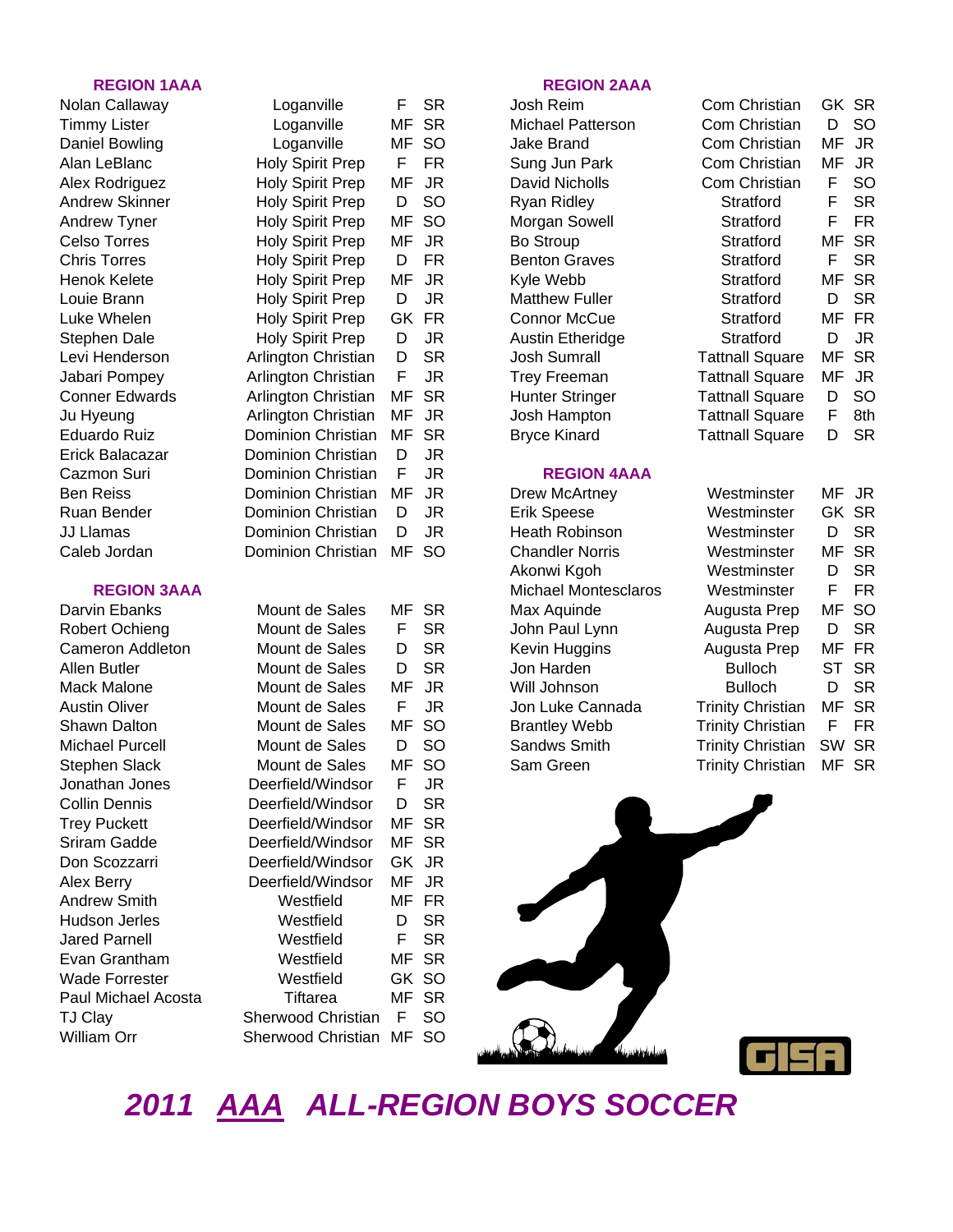## **2011 GISA STATE BOYS' SPRING SOCCER TOURNAMENT Class AA**



*HOME is Team with highest rank; when teams are equally ranked bracket will determine HOME Team*